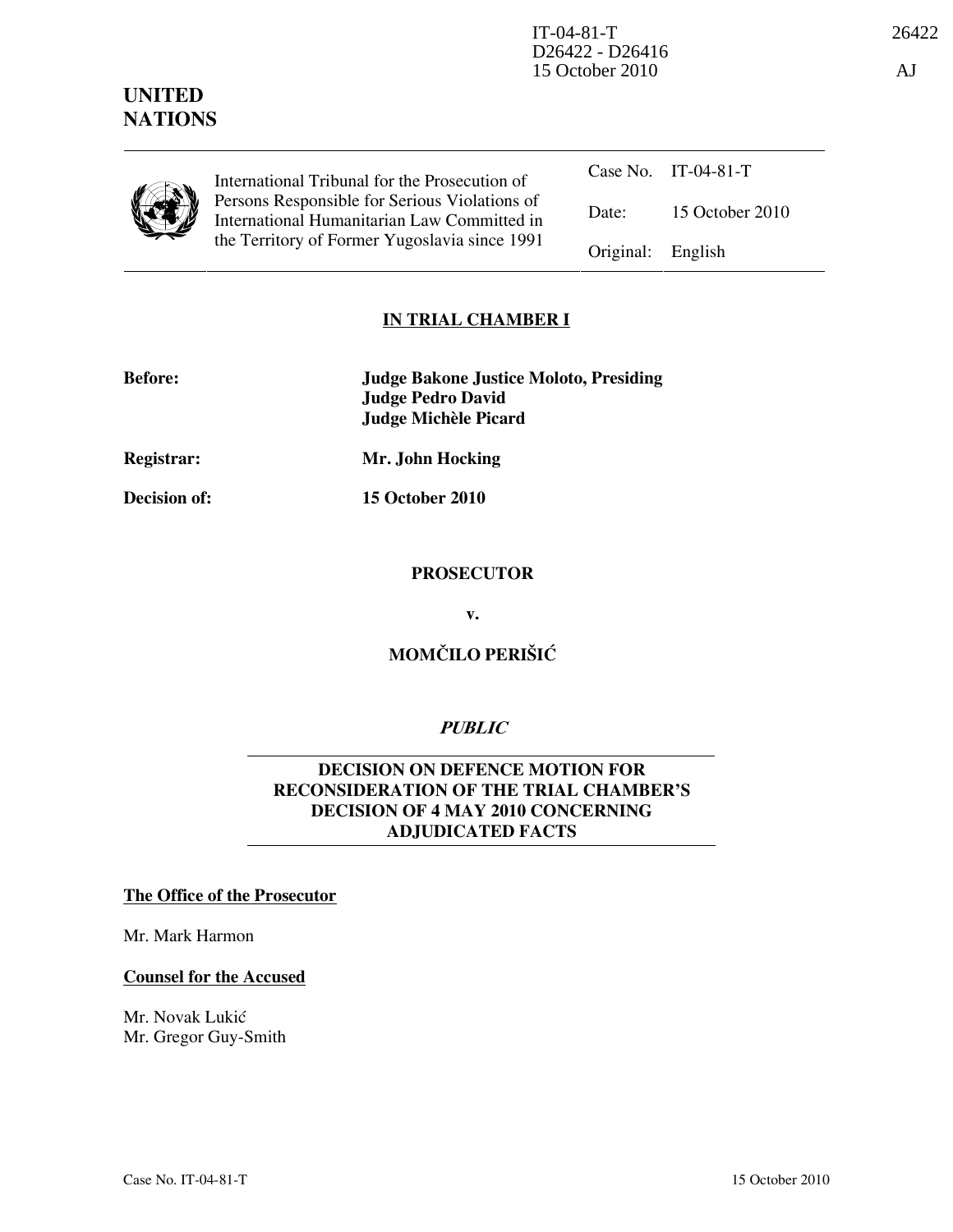TRIAL CHAMBER I ("Trial Chamber") of the International Tribunal for the Prosecution of Persons Responsible for Serious Violations of International Humanitarian Law Committed in the Territory of the former Yugoslavia since 1991 ("Tribunal") is seised of the Defence "Motion for Reconsideration of Trial Chamber Decision of 4 May 2010, on Defence Motion for Adjudicated Facts, or in the Alternative, Motion for Leave to Amend 65 ter Witness List, with Public Annex A" filed publicly on 30 August 2010 ("Motion"), and hereby renders its Decision.

# I. PROCEDURAL BACKGROUND

1. On 4 May 2010, the Trial Chamber issued its "Decision on Defence Motion for Judicial Notice of Adjudicated Facts" ("Decision of 4 May 2010") denying, *inter alia*, taking judicial notice of Proposed Facts 39, 41 and 53.

2. On 30 August 2010, the Defence filed the Motion seeking reconsideration of the Decision of 4 May 2010 in relation to Proposed Facts 39, 41 and 53 or, in the alternative to taking judicial notice of Proposed Fact 53, for leave to amend its 65 ter witness list for the purpose of adding one 92 bis witness.<sup>1</sup> On 14 September 2010, the Prosecution filed publicly its "Response to Defence Motion for Reconsideration of 31 August 2010" ("Response").

#### II. SUBMISSIONS

#### A. Proposed Facts 39 and 41

3. The Defence argues that Proposed Facts 39 and 41 meet the applicable standard for adjudicated facts and therefore the Trial Chamber committed an error of reasoning in not taking judicial notice of these two facts. $2^2$ 

4. Proposed Fact 39 states: "Based on crater analysis and fragments found on the scene, the BiH police concluded that two 76mm shells were fired from a gun or cannon."<sup>3</sup> Proposed Fact 41 states: "On the basis of the shrapnel fragments shown to him, Maj. Hammerton concluded that two 82mm mortar shells had been fired, although he could not establish the range."<sup>4</sup>

5. The Defence contends that nothing in the requirements for taking judicial notice prohibits a Trial Chamber from taking judicial notice of two competing factual findings, as long as each factual

 $\ddot{\phantom{a}}$ 

<sup>1</sup> Motion, para. 31.

<sup>&</sup>lt;sup>2</sup> Motion, para. 11.

 $3$  This proposed fact is from paragraph 469 of the Trial Judgement in the case of Prosecutor v. Dragomir Milošević, Case No. IT-98-29/1, 12 December 2007 ("Milošević Trial Judgement").

 $4$  This proposed fact is from paragraph 469 of the *Milošević* Trial Judgement.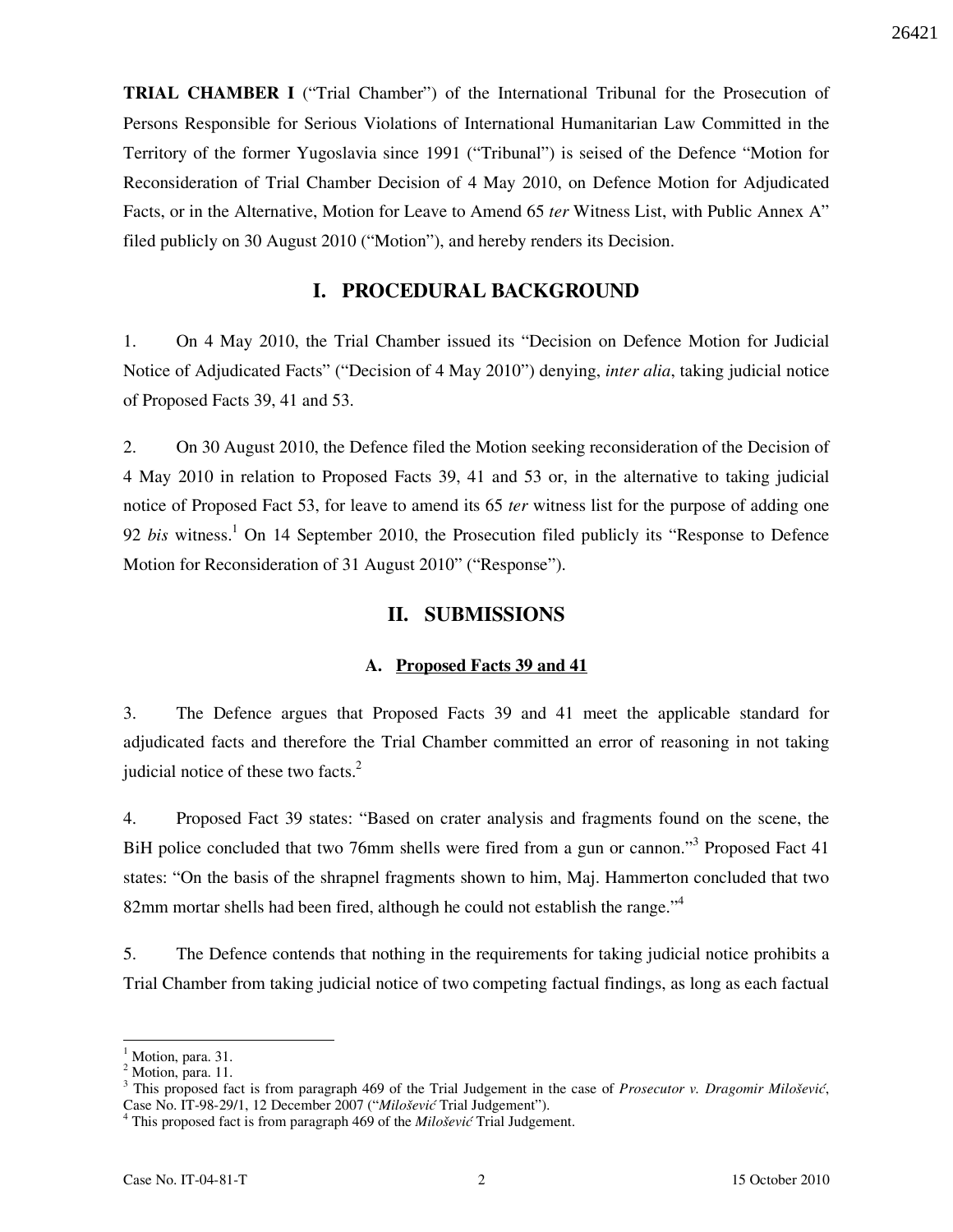finding individually meets the applicable threshold.<sup>5</sup> The Defence submits that Proposed Facts 39 and 41 are conclusions based on evidence conducted by two separate and independent investigations.<sup>6</sup> The Defence further emphasises that both Proposed Facts 39 and 41 are indeed adjudicated facts, and both meet all the requirements for judicial notice.<sup>7</sup>

6. The Prosecution submits that the Trial Chamber committed no error in its reasoning in denying taking judicial notice of Proposed Facts 39 and 41.<sup>8</sup> The Prosecution notes the Trial Chamber has a discretionary power in determining which facts to take judicial notice of and the Trial Chamber has acted within the scope of its discretion.<sup>9</sup>

7. The Prosecution further argues the Defence has not demonstrated why the Trial Chamber has committed an error of reasoning, nor why reconsideration is necessary in order to avoid a miscarriage of justice.<sup>10</sup> Therefore, the Prosecution submits that the Defence's request for reconsideration is without foundation and should be denied.<sup>11</sup>

#### B. Proposed Fact 53

8. The Defence disputes the Trial Chamber's conclusion related to Proposed Fact 53 that "a negatively formulated conclusion based specifically on a Chamber's consideration of the evidence before it is not sufficient for judicial notice in the present case. Such a formulation is not a statement of fact but rather a qualified declaration of doubt inextricably linked to the conditions of a particular case."<sup>12</sup>

9. Proposed Fact 53 reads: "On the basis of the evidence in its totality, the [Milošević] Trial Chamber is unable to conclude that this mortar shell was fired from the territory under the control of the SRK  $[...]$  In the circumstances therefore, the  $[Milo\check{se}vi\check{c}]$  Trial Chamber is not satisfied that the mortar was launched from SRK-held territory."<sup>13</sup>

10. The Defence submits that the practice of taking judicial notice of adjudicated facts should pertain to negative findings as well as positive findings and the Trial Chamber should not adopt a different analysis for each type of finding.<sup>14</sup> The Defence further notes that taking judicial notice

 $\overline{a}$ 

9 Response, para. 9.

<sup>14</sup> Motion, para. 20.

<sup>5</sup> Motion, para. 13.

<sup>6</sup> Motion, para. 14.

<sup>7</sup> Motion, para. 14. 8 Response, para. 6.

<sup>10</sup> Response, para. 9.

<sup>&</sup>lt;sup>11</sup> Response, para. 10.

<sup>&</sup>lt;sup>12</sup> Motion, para. 19.

<sup>&</sup>lt;sup>13</sup> This Proposed Fact is based on paragraph 579 of the *Milošević* Trial Judgement.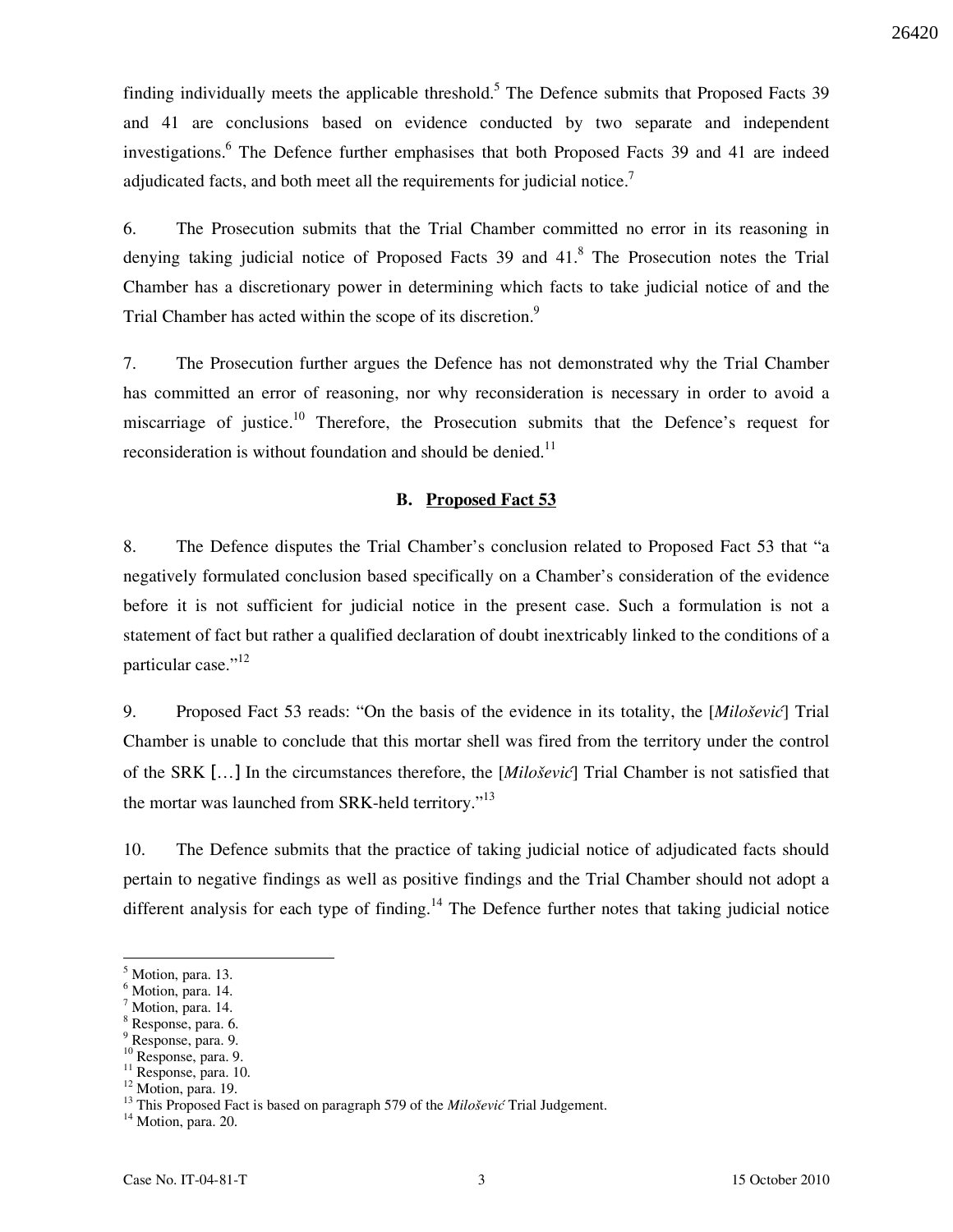only creates a rebuttable presumption that can then be challenged by presenting additional evidence at trial.<sup>15</sup> The Defence stresses the need to carefully consider "the accused's right to a fair and expeditious trial"<sup>16</sup> and thus requests the Trial Chamber to take judicial notice of Proposed Fact  $53.<sup>17</sup>$ 

11. The Prosecution argues that the Trial Chamber denied taking judicial notice of Proposed Fact 53 not because it was a negative finding but because it was not a statement of fact that met the requirements for judicial notice.<sup>18</sup> The Prosecution emphasises again the discretion of the Trial Chamber in making its decision and therefore submits that the Defence's request for reconsideration be denied.<sup>19</sup>

#### C. Amendment of the Rule 65 ter Witness List

12. The Defence submits, in the alternative, if the Trial Chamber rejects its motion for reconsideration in its part regarding Proposed Fact 53, to allow the Defence to amend its Rule 65 ter witness list to include Captain Thomas Hansen as a Rule 92 bis witness.<sup>20</sup>

13. The Defence submits that Mr Hansen's testimony relates directly to Scheduled Incident A-7 of the Indictment and the Prosecution has introduced evidence that relates directly to the issue to be discussed by Mr Hansen.<sup>21</sup> The Defence admits that the reason for amending its witness list at this late stage of the trial is due to an inadvertent oversight during the summer recess period.<sup>22</sup> At the same time, however, it submits that the Prosecution has been aware of Mr Hansen's evidence since 9 September 1995<sup>23</sup> and the Defence's position on the Scheduled Incident A-7 since 21 January  $2009.<sup>24</sup>$ 

14. In its Response, the Prosecution submits that it does not oppose the addition of Mr Hansen to the Rule 65 ter witness list.<sup>25</sup> However, the Prosecution argues that the Motion contains neither a sufficient showing of how factors listed in Rule 92  $bis(A)$  are applicable to Mr Hansen's evidence

 $\overline{a}$ 

<sup>&</sup>lt;sup>15</sup> Motion, para. 19.

<sup>&</sup>lt;sup>16</sup> Motion, para. 20.

 $17$  Motion, para. 31.

<sup>&</sup>lt;sup>18</sup> Response, para. 13.

 $19$  Response, para. 14.

<sup>&</sup>lt;sup>20</sup> Motion, para. 23.

 $21$  Motion, para. 25.

<sup>&</sup>lt;sup>22</sup> Motion, para. 28.

<sup>&</sup>lt;sup>23</sup> Motion, para. 27.

 $24$  Motion, para. 29.

<sup>&</sup>lt;sup>25</sup> Response, para. 16.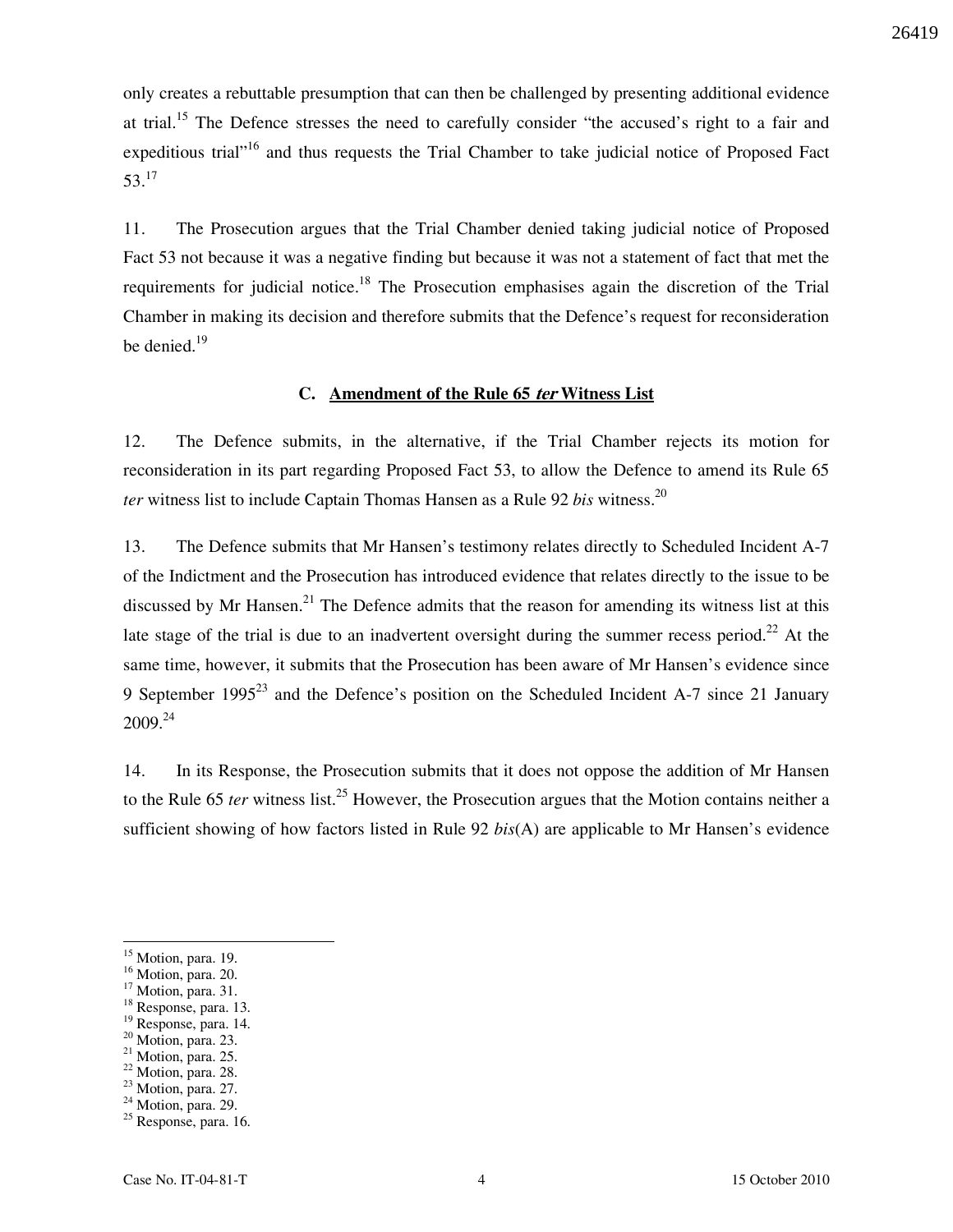nor a declaration under Rule 92  $bis(B)$ .<sup>26</sup> The Prosecution therefore submits that it can properly respond to this issue only once the Defence submits a proper Rule 92 bis application.<sup>27</sup>

# III. APPLICABLE LAW

15. According to the jurisprudence of the Tribunal, the Trial Chamber has inherent discretionary power to reconsider a previous decision if there has been a clear error of reasoning or if particular circumstances exist that justify reconsideration in order to prevent an injustice.<sup>28</sup>

# IV. DISCUSSION

### A. Proposed Facts 39 and 41

16. In its Decision of 4 May 2010, the Trial Chamber reasoned that "Proposed Facts 39 and 41 reflect differing conclusions [...] that portray discrepancies in the analysis of the calibre of the shells fired."<sup>29</sup> The Trial Chamber concluded that "the Milošević Trial Chamber accept[ed] that there [was a] discrepancy in the evidence, without explicitly resolving the matter. Therefore [...] Proposed Facts 39 and 41 are not statements of fact attaining the threshold required."<sup>30</sup> For that reason, the Trial Chamber refused to take judicial notice of Proposed Facts 39 and 41.

17. The Trial Chamber notes that Proposed Facts 39 and 41 are not findings by the Trial Chamber but instead are conclusions reached by investigators and admitted into evidence by the *Milošević* Trial Chamber. The Defence misconstrues the Trial Chamber's conclusion that Facts 39 and 41 do not attain the threshold for judicial notice as being based on a discrepancy in the determination of the calibre of the shell. The Trial Chamber clarifies that its conclusion is based on the fact that the *Milošević* Trial Chamber did not make any finding as to the calibre of shells fired.<sup>31</sup> By "without explicitly resolving the matter" the Trial Chamber therefore meant that the Milošević Trial Chamber did not make any determination. Hence, Proposed Facts 39 and 41 cannot be adjudicated in keeping with the applicable standard under Rule 94(B).

 $\overline{a}$ 

<sup>&</sup>lt;sup>26</sup> Response, para. 17.

<sup>27</sup> Response, para. 17.

<sup>&</sup>lt;sup>28</sup> See Prosecutor v. Milan Martić, Case No. IT-95-11-A, Decision on Motion for Reconsideration of Oral Decision Issued on 29 February 2008, 10 March 2008 para. 5; Prosecutor v. Slobodan Milošević, Case No. IT-02-54-AR108bis.3, Confidential Decision on Request of Serbia and Montenegro for Review of the Trial Chamber's Decision of 6 December 2005, 6 April 2006, para. 25, fn. 40; Prosecutor v. Milan Milutinović et al., Case No. IT-05-87-T, Decision on Prosecution Motion for Reconsideration of Oral Decision Dated 24 April 2007 Regarding Evidence of Zoran Lilić, 27 April 2007, para. 4.

 $29$  Decision of 4 May 2010, para. 31.

<sup>&</sup>lt;sup>30</sup> Decision of 4 May 2010, para. 31.

<sup>&</sup>lt;sup>31</sup> Milošević Trial Judgement, para. 473.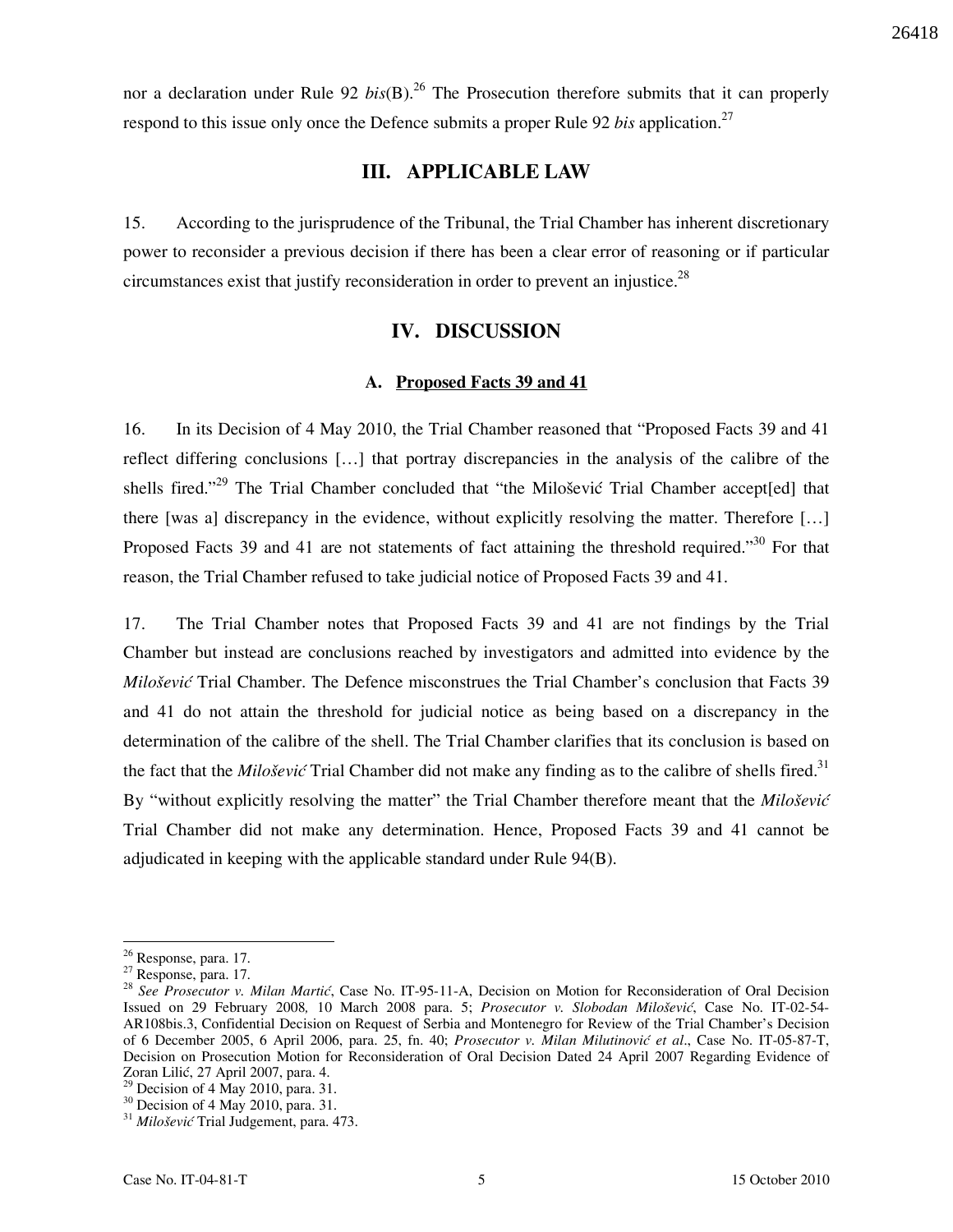26417

18. Consequently, the Trial Chamber finds it has made no error of reasoning with respect to Proposed Facts 39 and 41. It thereby affirms its original decision and dismisses the Defence's Motion in relation to these facts.

#### B. Proposed Fact 53

19. Turning to Proposed Fact 53, the Trial Chamber notes its previous decision that "negatively formulated conclusions based specifically on a Chamber's consideration of the evidence before it is not sufficient for judicial notice.<sup>33</sup> The Trial Chamber concurs with the Defence's argument about negative findings requiring the same type of analysis as positive findings but rejects its argument that the Trial Chamber applied a different standard of analysis for Proposed Fact 53.<sup>33</sup> The Trial Chamber notes that the *Milošević* Trial Chamber stated it is "unable to conclude that this mortar shell was fired from the territory under the control of the SRK." […] In the circumstances therefore, the [Milošević] Trial Chamber is not satisfied that the mortar was launched from SRK-held territory." $34$ 

20. The first part of Proposed Fact 53 is thus not a finding of fact but instead an articulation of the Trial Chamber's inability to make a finding. The Trial Chamber however agrees with the Defence that the second part contains a finding on the issue of the origin of the shell which meets the requirements under Rule 94(B). Therefore the Trial Chamber partially reconsiders its Decision of 4 May 2010 and takes judicial notice of the second part of Proposed Fact 53.<sup>35</sup>

#### C. Amendment of the Rule 65 ter Witness List

21. Considering that the Trial Chamber decided to reconsider its Decision of 4 May 2010 insofar it concerns the adjudication of Proposed Fact 53, the Trial Chamber will not discuss the request of the Defence to amend its Rule 65 *ter* witness list to include Captain Thomas Hansen as a Rule 92 *bis* witness.

# V. DISPOSITION

22. For the foregoing reasons and pursuant to Rules 54, 65 ter and 94(B) the Trial Chamber, hereby:

 $\ddot{\phantom{a}}$  $32$  Decision of 4 May 2010, para. 21.

<sup>&</sup>lt;sup>33</sup> Motion, para. 20.

 $34$  Milošević Trial Judgement, para. 579.

 $35$  Proposed Fact 53 will therefore read: "On the basis of the evidence in its totality [as admitted in the *Milošević* case] the [Milošević] Trial Chamber is not satisfied that the mortar was launched from SRK-held territory."